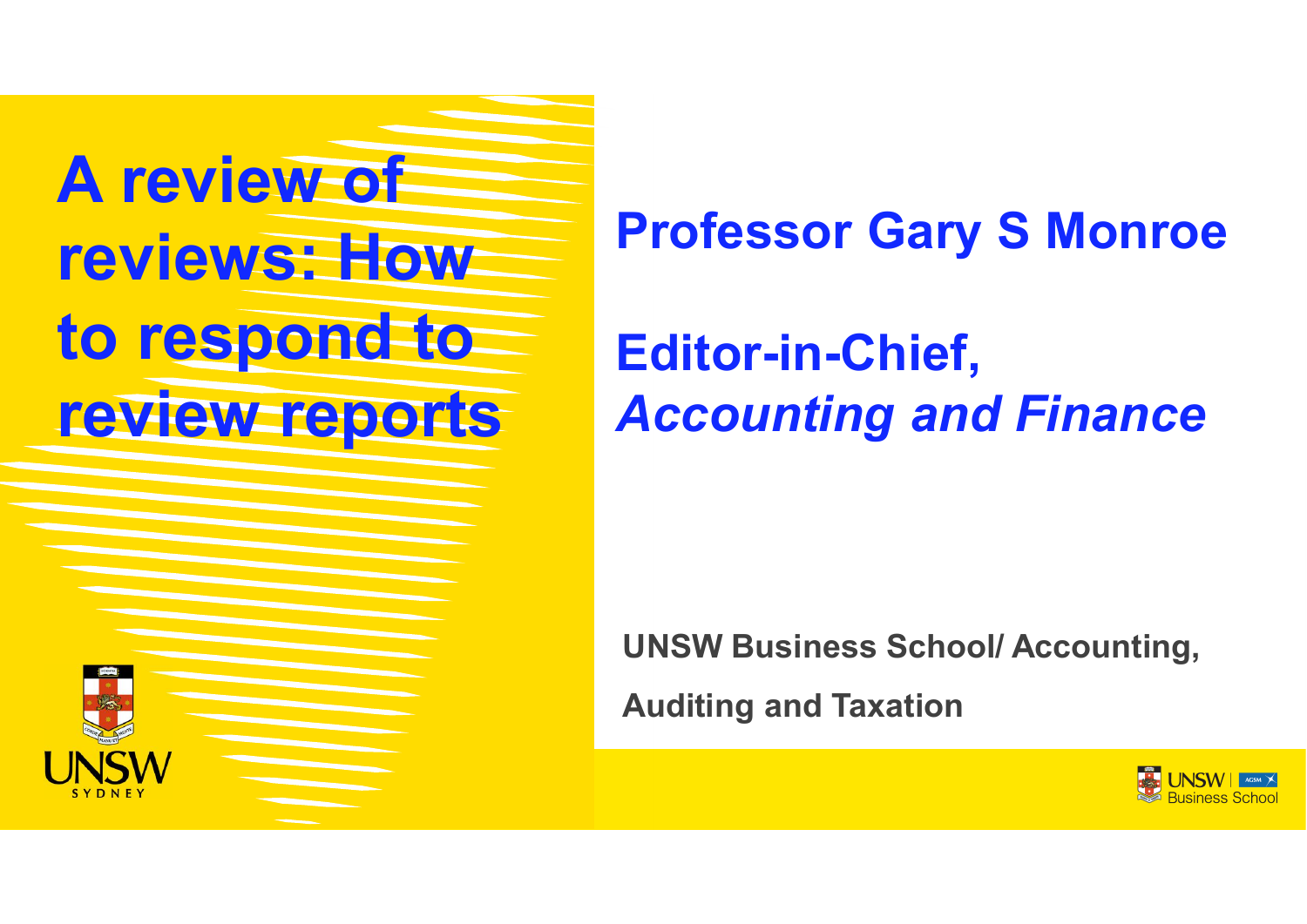# **How the process works**

- **1. Author(s) submit a paper**
- **2. Editor or assistant checks for compliance with journal requirements**
- **3. Editor-in-Chief reads paper to decide:** 
	- **whether to send the paper out for review or desk reject**
	- **which Editor to assign the paper to**
- **4. Editor reads the paper to decide whether to send out for review and/or who to invite as reviewers and sends invitation and the paper to the reviewers**
- **5. Reviewer(s) submit a review report and a recommendation to the Editor**
- **6. Editor makes a decision and makes a recommendation to the EIC and sends a decision letter to the author(s) along with the review reports – Letter:**
	- **states the decision and reason(s) for the decision**
	- **may provide additional comments by the editor**
- **7. Editor may provide guidance on important issues raised by the reviewers if the decision is "revise and resubmit"**
- **8. Upon resubmission for R&R – 4 to 7 are usually repeated until reject or accept decision is made**

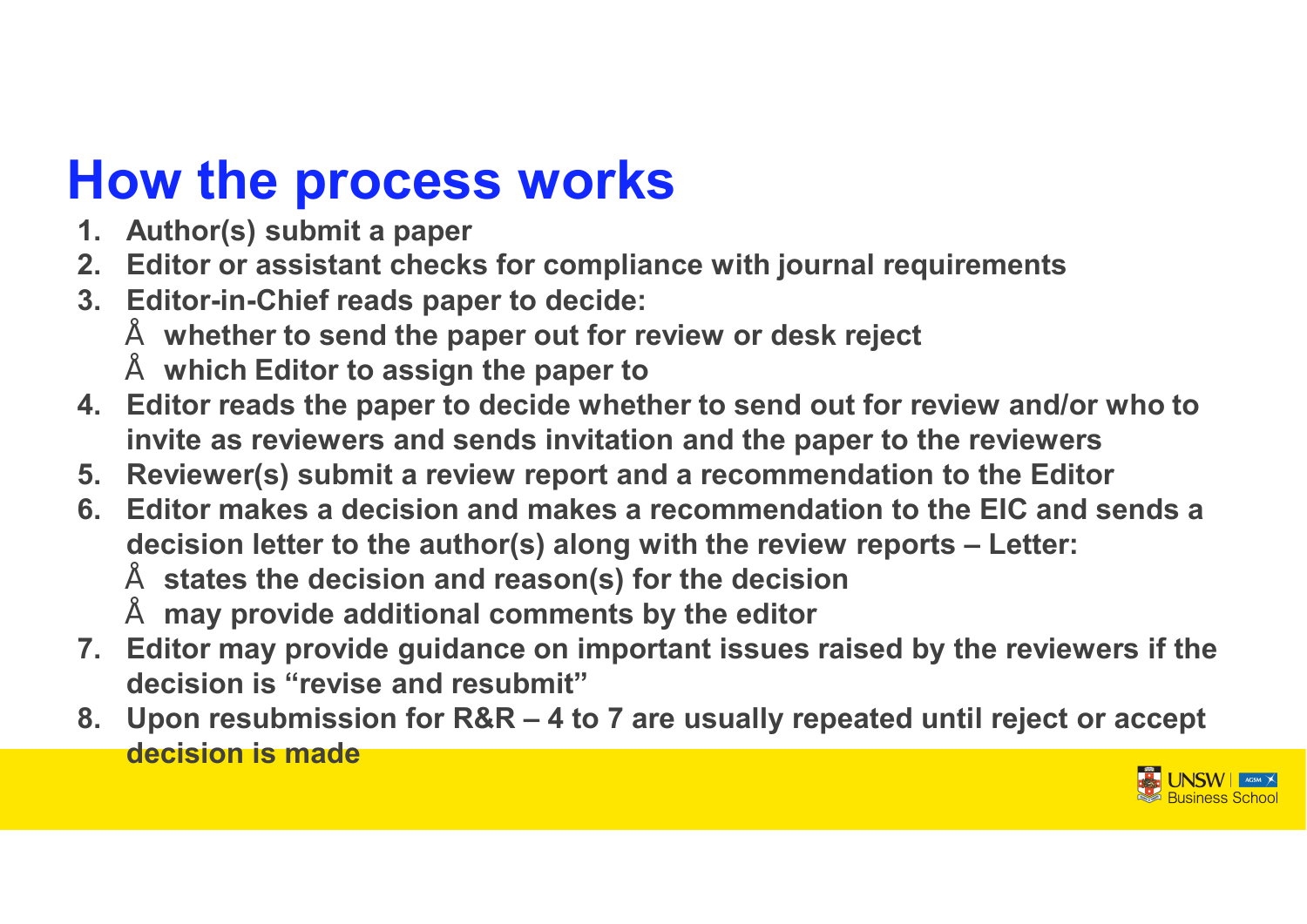#### **Why do papers get desk rejected?**

- **Topic doesn't fit with the journal**
	- **e.g., paper that doesn't mention ethics is submitted to Journal of Business Ethics**
- **Lack of citations for papers published in that journal or other relevant local journals (e.g., Abacus, AAR, AJM, Pacific Basin Finance Journal)**
	- **It's not about increasing the impact factor, it's about engagement with the local literature and demonstrating relevance to the readership**
- **Clear lack of incremental contribution**
- **Poor motivation**
- **Poor research design**
- **Inappropriate analyses and/or conclusions**
- **Low quality paper that doesn't meet academic standards and rigour**
- **Similarity score is too high**

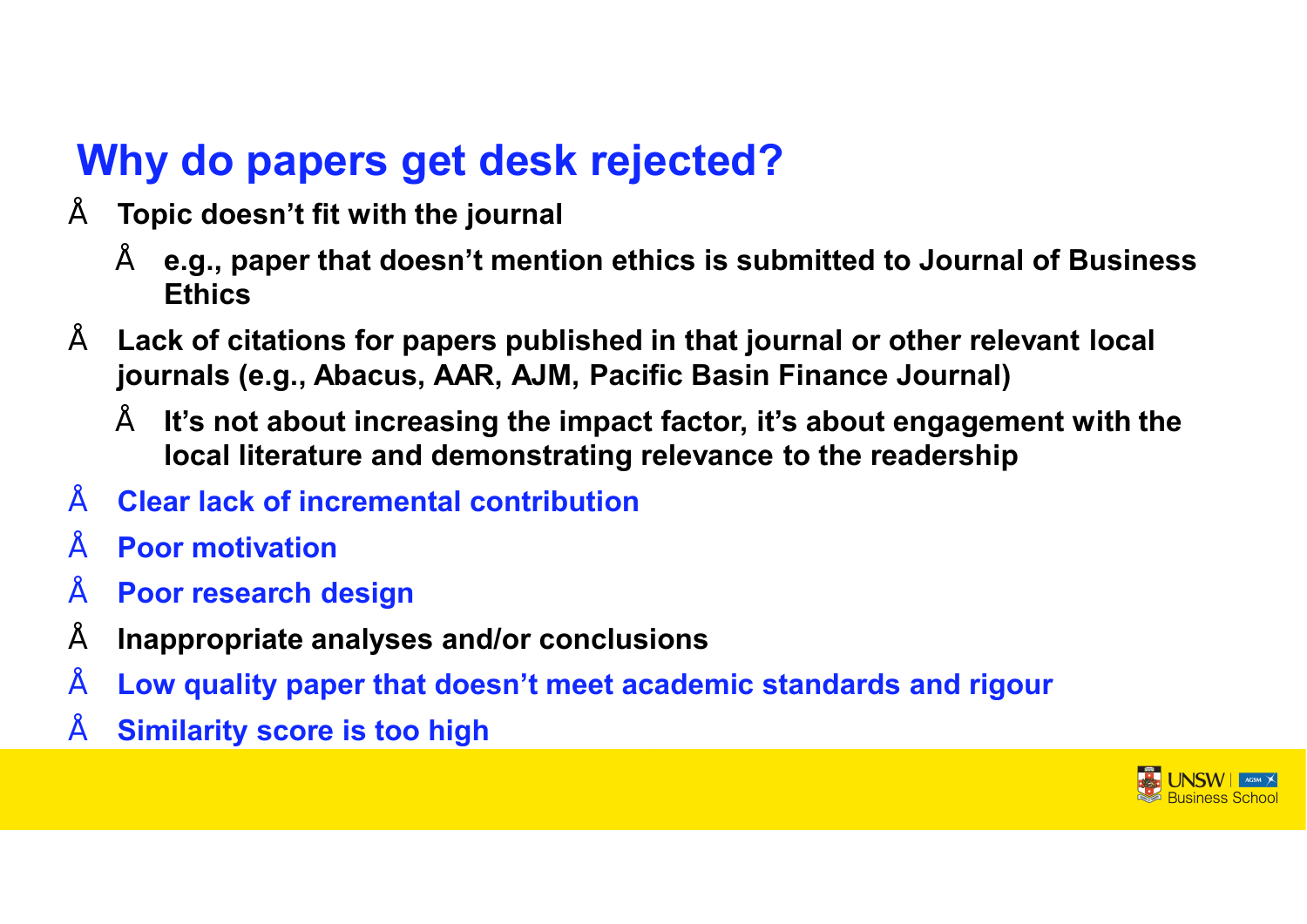### **Why do revised papers get rejected in later rounds?**

- **Revised paper doesn't address the reviewer's comments, e.g.**
	- **Doesn't do something they were asked to do and no reasonable explanation is provided**
	- **Can't make a clear case for contribution of the paper, validity of proxies for constructs, etc.**
	- **Asked to better develop hypotheses, but revised paper still has poor arguments leading to the hypotheses**
- **Revision highlights issues that were not clear in the earlier version of the paper**
- **Unreasonable reviewers – no matter what you do, they are not going to change their original opinion of your paper**

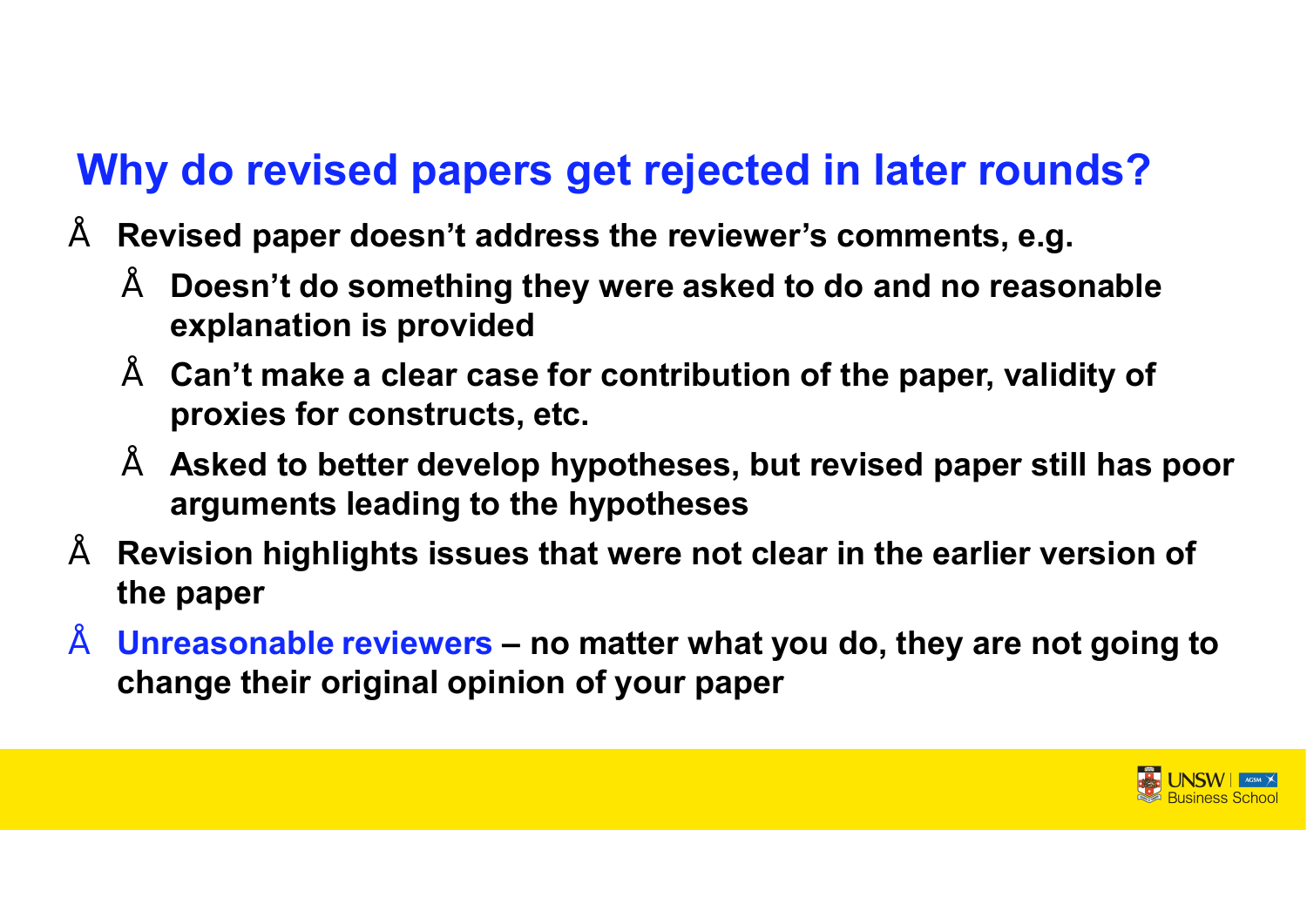#### **Reading Decision Letters and Review Reports**

- **Read the decision letter very carefully**
- **Assess whether the decision is reject, revise and resubmit, conditional acceptance or accept**
- **Read the review reports carefully and consider how you can/will address each point**
- **Do not discount what the reviewer says (e.g., If they say something is unclear, assume that it is unclear rather than assume the reviewer is an idiot)**
- **Wait a couple of weeks and then go through the review reports again**

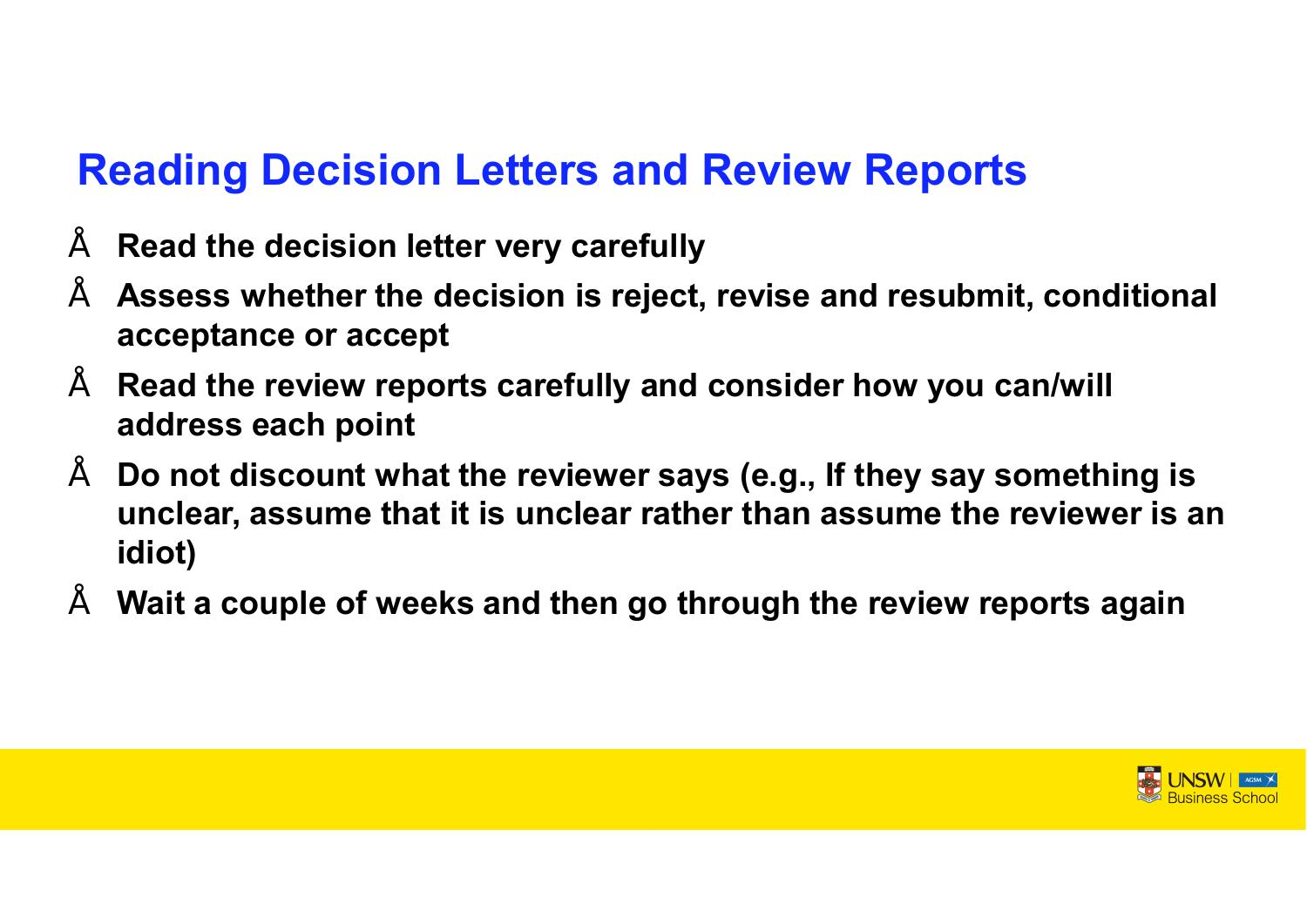### **Resubmissions When You Have a Revise and Resubmit (R&R) Decision**

- **Discuss how to address the issues raised with your co-authors and colleagues**
	- **Before rewriting the paper, draft a response to the reviewer based on how you intend to address the comments**
	- **Double check that you are addressing the comments in an appropriate manner**
	- **Get agreement from the research team that this will be your response**
	- **You may decide to change your initial response as you work on the revision**

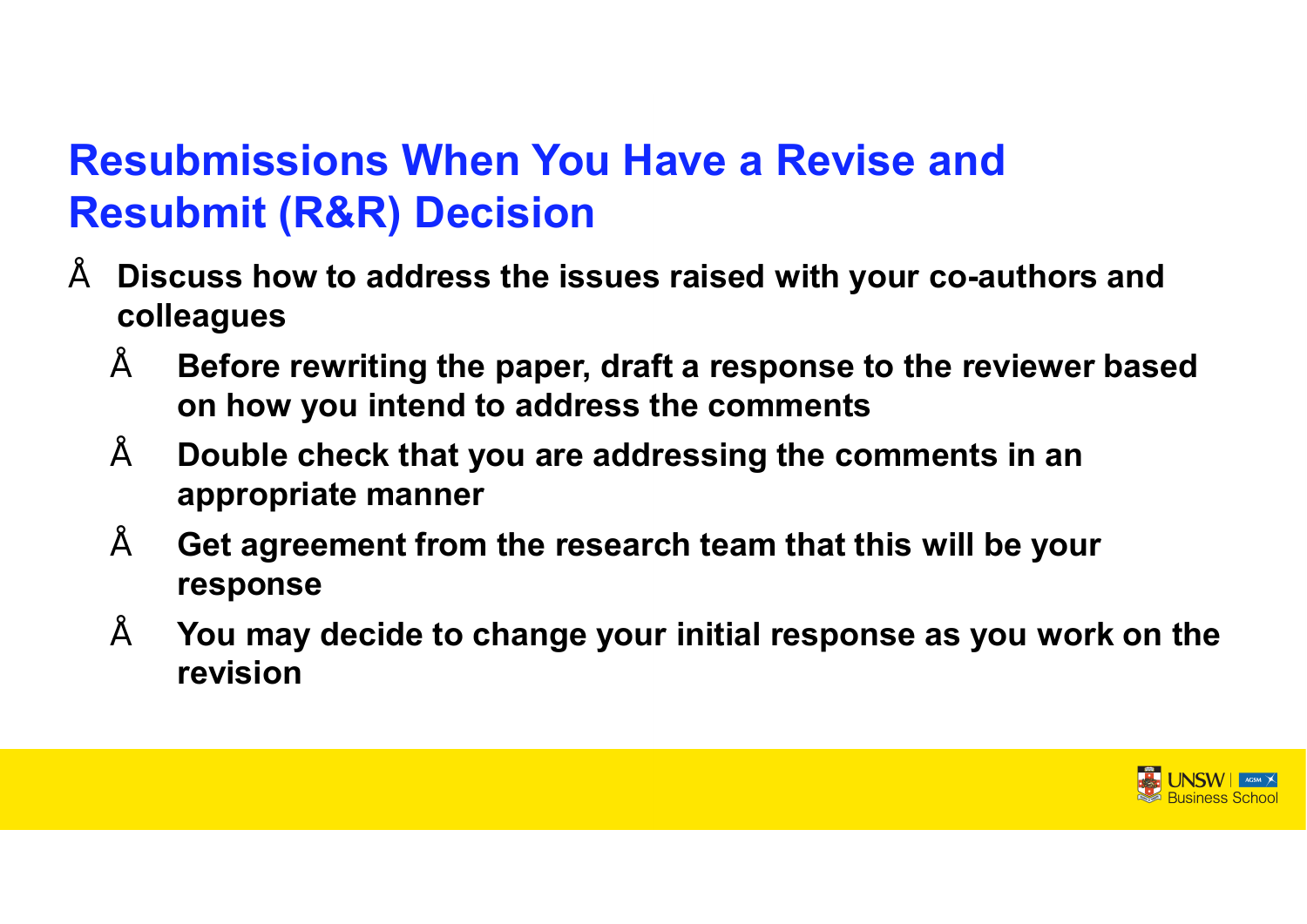#### **Resubmissions When You Have a R&R Decision**

- **Revised paper should address all of the reviewers' comments (or explain why some issue(s) cannot be addressed/remedied in the response to the reviewer)**
	- **If you disagree with a comment, you can't just ignore it**
	- **If they ask you to collect more data, then you should do it or explain why it can't be done in the response to the reviewer**
	- **If the reviewer was wrong about a matter of fact – I don't usually say they were wrong – I point out where the correct statement is made, e.g., On page xx the revised paper states …. I might add some more in the response as this is consistent with ….**

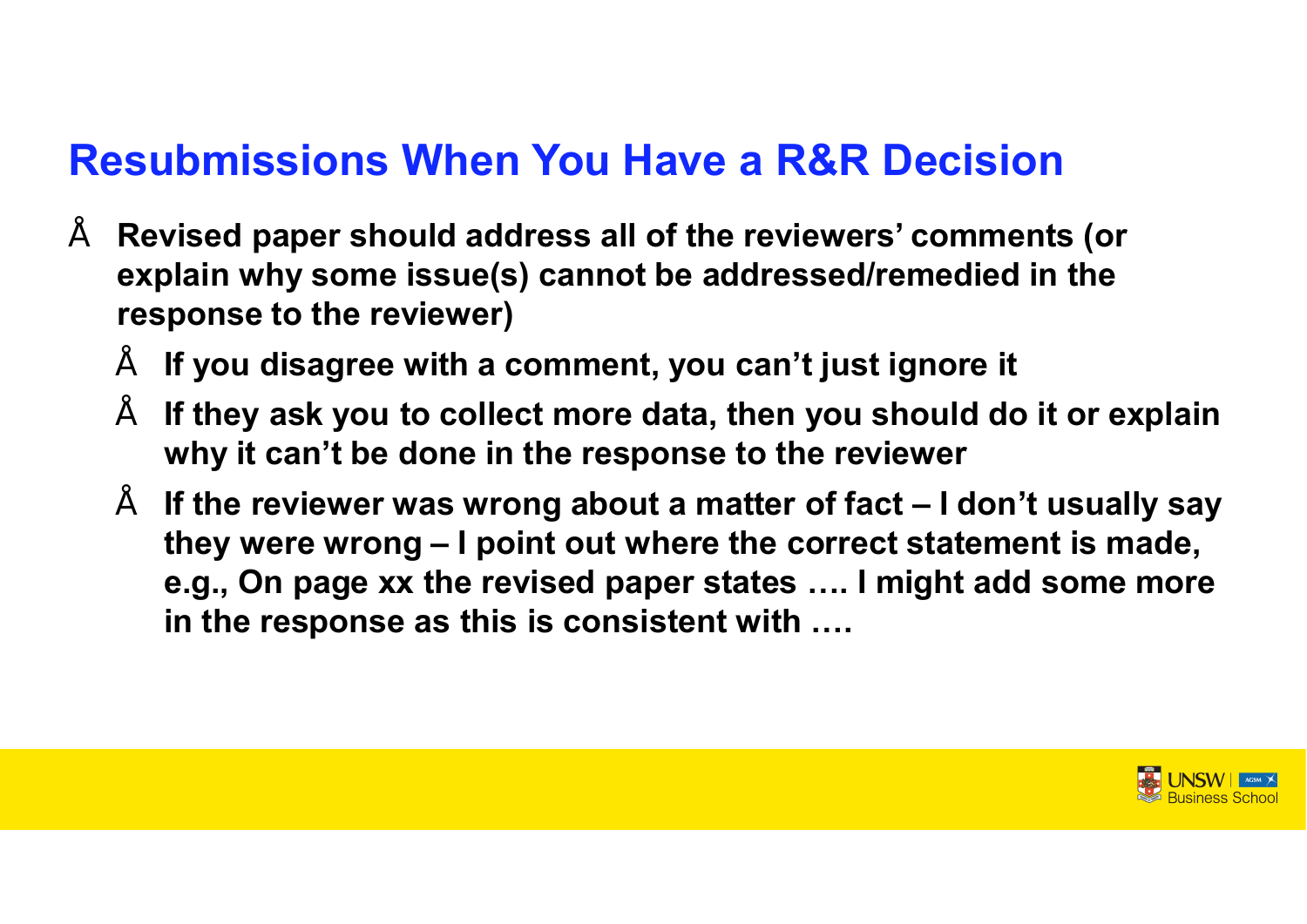### **Resubmissions When You Have a R&R Decision**

- **If the reviewer is vague, such as** 
	- **"I have concerns that omitted correlated variables may be driving your results"**
		- **Try to add some more variables or respond that you have included all the typical control variables and ask whether the reviewer has some specific suggestions**
	- **"I have concerns about the incremental contribution of your paper" but they don't specifically identify the concerns**
		- **Try to rewrite the contributions section of the introduction and be a bit more specific about how you add to the literature and why that contribution is important**
- **Conflicting recommendations by reviewers and/or Editor**
	- **Go with the Editor if they give advice on which one to follow**
	- **If no advice from the Editor, then I usually follow the one that makes most sense and explain my choice in the response letter**

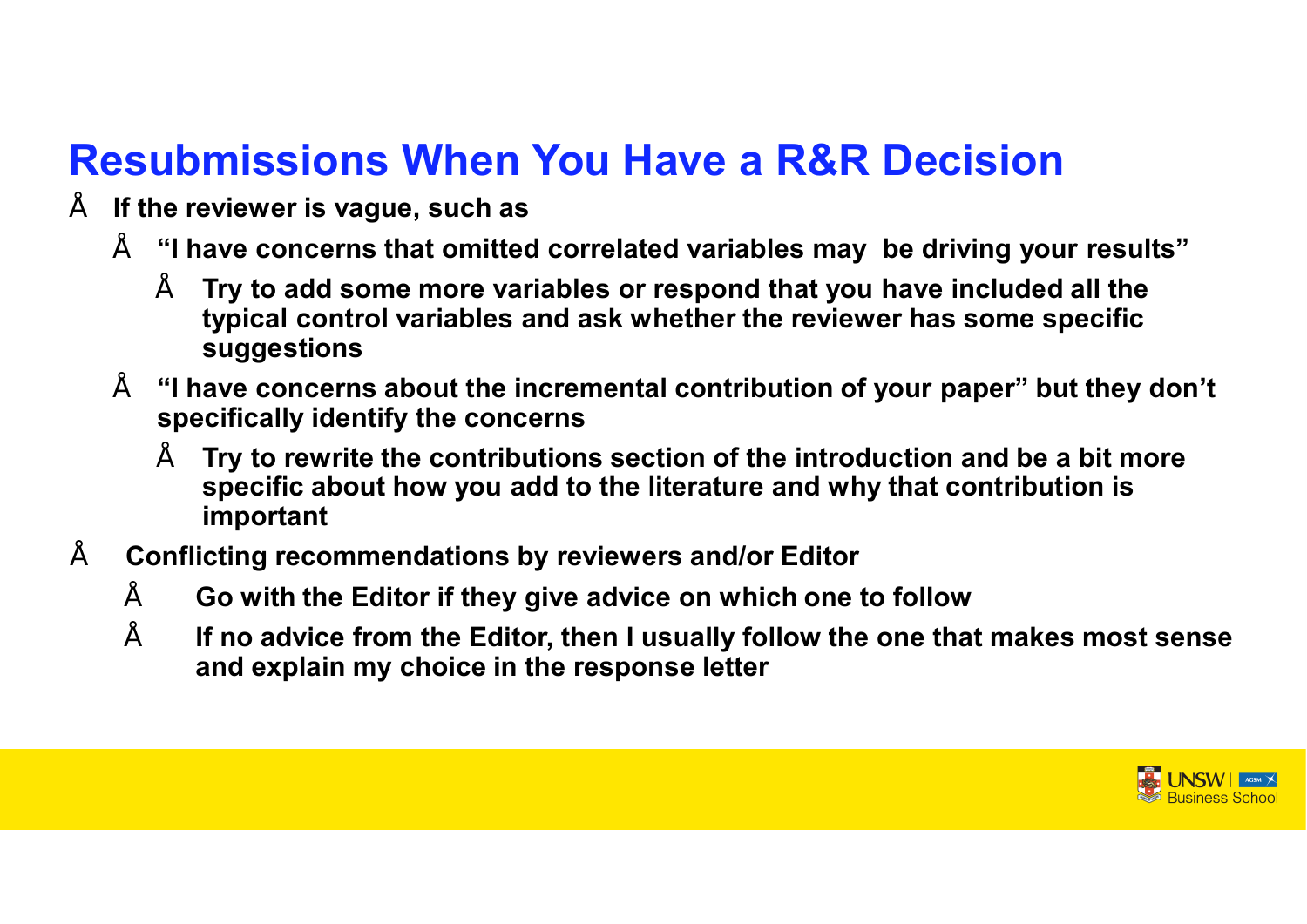#### **Resubmissions When You Have a R&R Decision**

- **Resubmission includes a "response to the reviewers", which reproduces the review points raised by the reviewers and a description of how you have addressed each point**
	- **Sometimes I include the revised text and sometimes I refer to the revised page(s) or footnote**
	- **Depends on the length of the revised text and how important the issue is**
	- **When I refer to the pages, I provide a short summary of the gist of the changes**
- **Do not make unnecessary changes outside of the issues raised by the reviewers – you can make things worse**
- **Even if your paper is rejected, you should revise the paper in line with the relevant reviewers' comments before submitting the paper to a new journal**